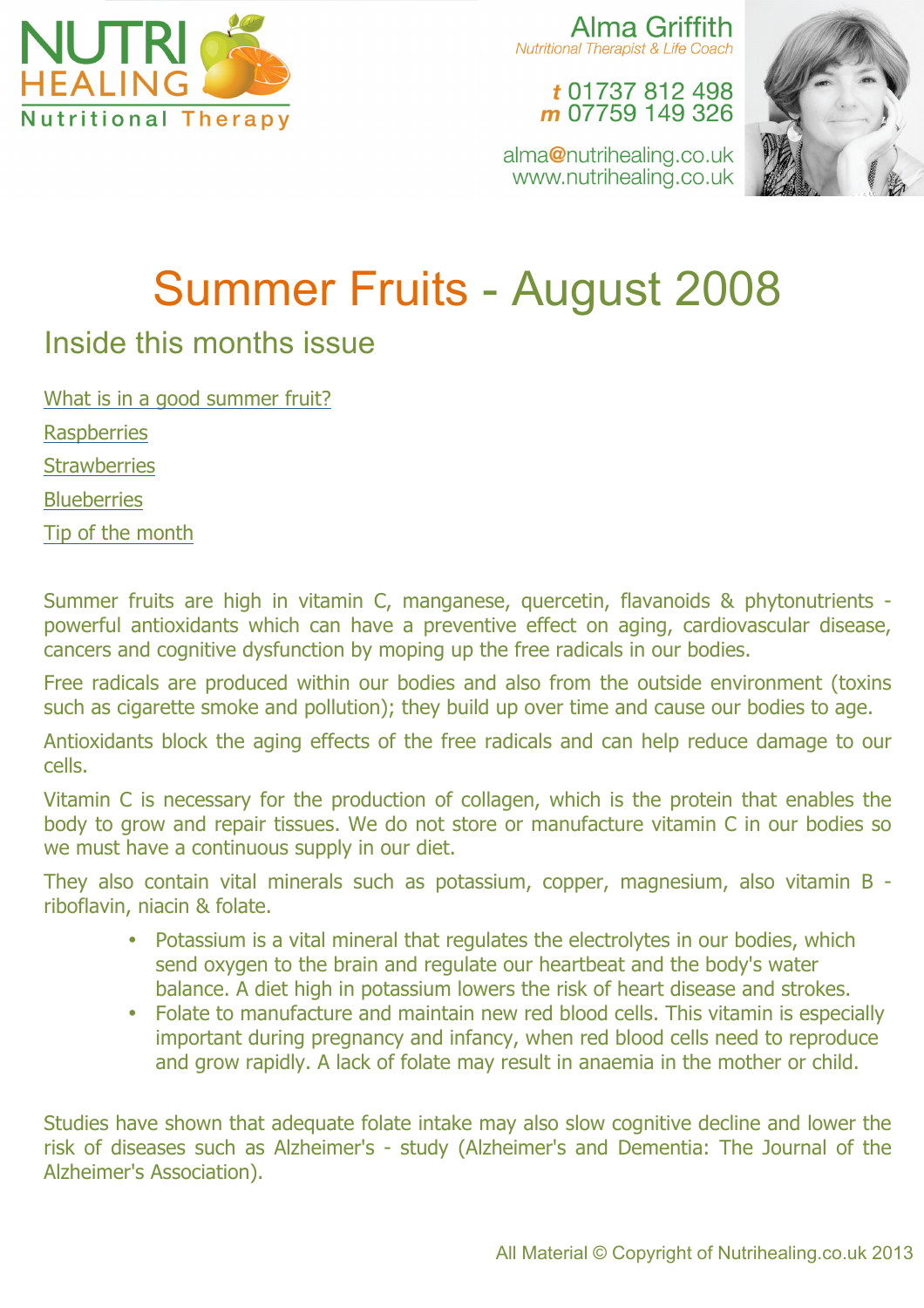# **Raspberries**

Raspberries are fragrantly sweet with a subtly tart overtone and almost-melt-in-your-mouth texture; raspberries are wonderfully delicious and are usually in limited supply. Raspberries possess almost 50% higher antioxidant activity than strawberries, three times that of kiwis, and ten times the antioxidant activity of tomatoes, shows research conducted in the Netherlands and published in the Journal - BioFactors.

### Health & Nutrition Benefits of Eating Raspberries

- $\circ$  A good source of quercetin, an antioxidant that diminishes the release of histamines and thus, minimizes allergic reactions.
- o Manganese and vitamin C, two antioxidant nutrients in raspberries, help protect the body tissue from oxygen-related damage.
- o Raspberry is one of the few fruits whose consumption would not have much effect on the body's blood sugar levels.
- o Research has shown that regular consumption of raspberry is good for those suffering from inflammation and pain.
- $\circ$  They also qualified as a good source of riboflavin, folate, niacin, magnesium, potassium and copper. Coupled with this strong B vitamin and mineral content, raspberries qualified as "excellent" in terms of dietary fibre.
- o This combination of nutrients makes raspberries a great fruit choice and one-half cup of fresh raspberries has 2.5g dietary fibre, 15.5 mg vitamin C & 16mcg folate. Add to breakfast cereals or in a delicious smoothie.

## **Strawberries**

Strawberry is one of the fruits that almost everybody loves; they are beautiful, fragrant and delicious, low in calories and loaded with nutrients and fibre. A serving of eight medium strawberries a day provides 140% of our daily recommended allowance of vitamin C, 12% of our RDA for fibre, 6% of our RDA for folate, 210 mg of potassium, and is also high in vitamins K, B2, B5 and B6, copper, magnesium, and omega-fatty acids. Strawberries are free of sodium, saturated fats and cholesterol and only contain 45 calories per serving.

#### Health and Nutrition Benefits of Eating Strawberries

- 1. Since strawberries are rich in fibre, they help the body in absorbing nutrients.
- 2. Good for diabetics, as they help stabilize the level of blood glucose.
- 3. They help in regulating blood pressure and thus, diminishing the risk of heart disease.
- 4. Strawberries have been associated with inhibiting the production of cholesterol in the liver.
- 5. They have been known to help the body in getting rid of harmful toxins.
- 6. The high antioxidant levels in strawberries can help the body neutralize the destructive effects of free radicals.
- 7. The potassium in strawberries helps regulate the electrolytes in the body, in turn lowering the risk of stroke.